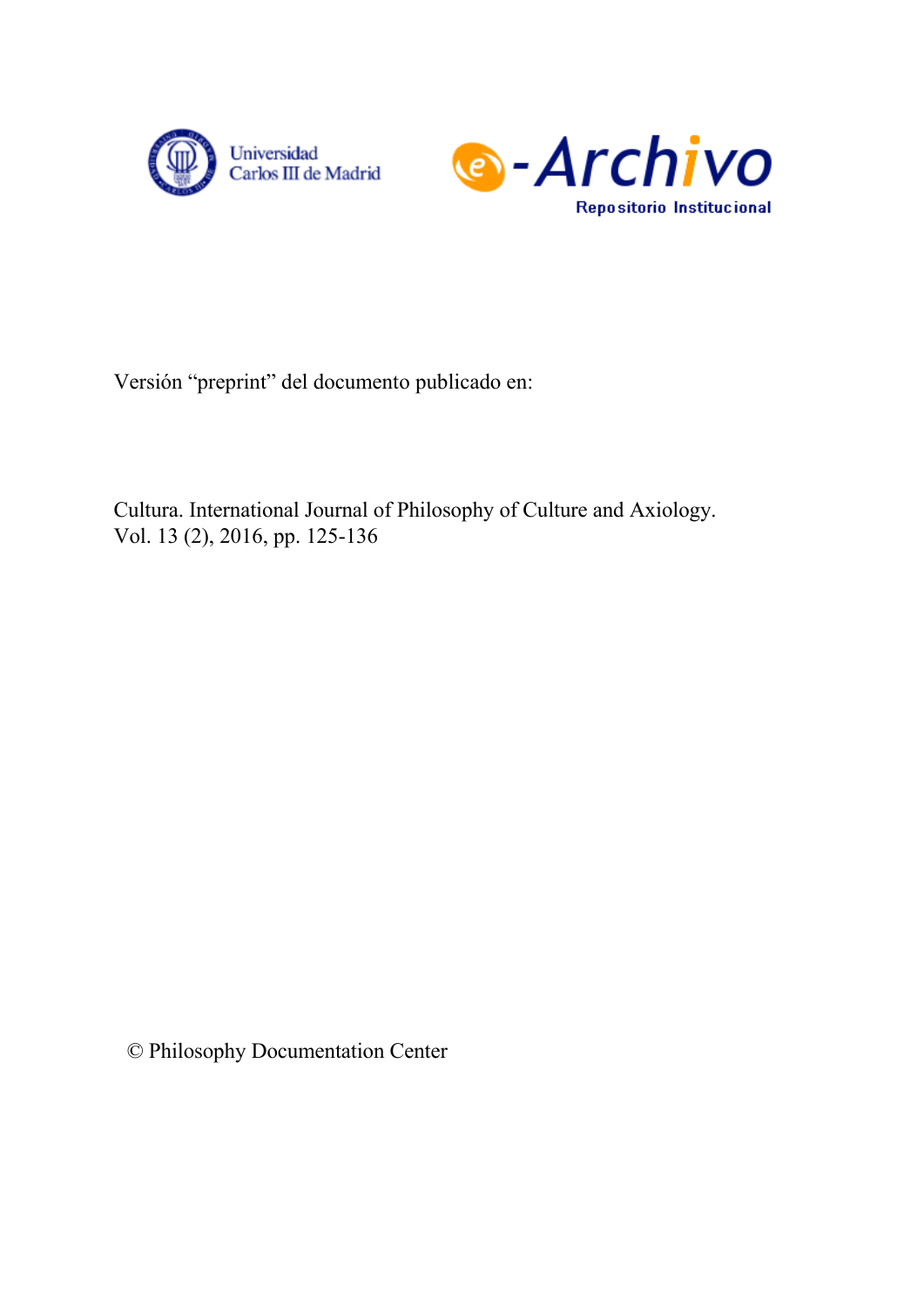# **Lyric simultaneities: from "Words in Freedom" to Holopoetry**

Carolina Fernández Castrillo\*

## **Abstract**

Early 20<sup>th</sup> century Futurist attempts in visual poetry can be related to technology-based poetic creation and current digital experiences. This essay seeks to enhance the understanding of Media Poetry by identifying the existing connections between the "words in freedom" and Eduardo Kac's Holopoetry. This example of interactive and immaterial creation represents a crucial contribution to redefine poetry's relevance to contemporary global networks and also a milestone to understand the future of virtual and immersive writing spaces.

## **Keywords**

Futurism, Holopoem, Interactivity, Intermediality, Media Poetry, Simultaneity, Virtual Reality, Words in freedom.

\* Dept. Communication, Universidad a Distancia de Madrid, Spain carolina.fernandez.c@udima.es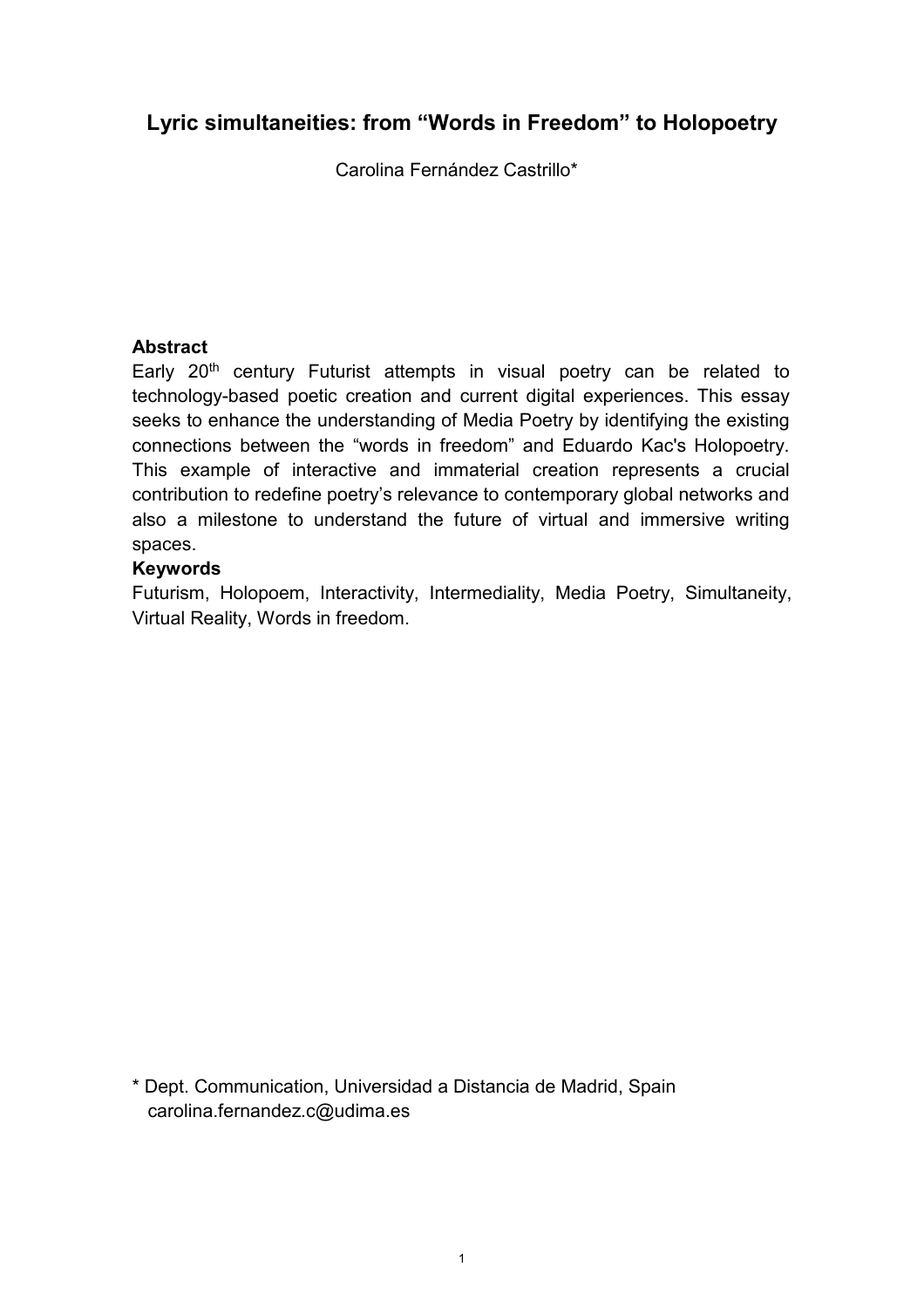### **INTRODUCTION**

In 1909 Filippo Tommaso Marinetti and his colleagues launched their systematic action program as a result of the impact of new technologies in their creative process. Attracted by the illusion of an unmediated experience, they proclaimed the death of the book and developed a particular approach announcing that all the artistic disciplines should be transformed by new technologies. In their manifestos, essays, speeches, and artworks an effort to mix media combinations beyond the confines of the printed page or the canvas can be perceived.

This insistence led them to work across media borders and explore the media-specific idiosyncrasy of each respective medium more than one century ago. In this regard, the Futurists assumed a pioneer position since they focused their artworks, performing acts and manifestos on pursuing the ways in which media interact, replace and cooperate with each other in the cultural sphere. Their method turned out to be a pioneer contribution to Media Art, and more specifically to Media Poetry. Among the experimental works created with, through and for media, this paper pays attention to Holopoetry as an updated version of Futurist postulates on visual poetry, that sought to free words from the page and can be taken in consideration in order to explain the roots of the principle of intermediality.

In *The Aesthetics of Visual Poetry, 1914-1928,* Willard Bohn suggests that "Combining painting and poetry, it is neither a compromise nor an evasion but a synthesis of the principles underlying each medium." (1986: 2). Unlike the so-called 'figurative poetry', 'ideograms' or 'calligrams' created at that time, Futurist poems are not just a bridge between image and text but also the conjunction of the rest of disciplines in a unique and polyexpressive artwork. As Filippo Marinetti pointed out: "On several parallel lines, a poet will launch several chains of colors, sounds, odors, noises, weights, densities, analogies. One line, for example, might be olfactory, another musical, another pictorial" (2013).

A new awareness of the printed page led him to examine the spatialization and visualization of the poetic message to "achieve the most complex lyrical simultaneities" for capturing the motion and speed of urban landscapes. Marinetti announced the introduction of "onomatopoeic harmonies" to render the sounds and noises of modern life, as well as a "typographical revolution" to emphasize the expressive force of words, and a "multilineal lyricism" for multisensorial play*.* In *Manifesto tecnico della letteratura futurista* [Techical Manifesto of Futurist Literature]*,* he also proclaimed the destruction of syntax and the abolition of the punctuation in order to achieve a sort of analogic yuxtaposition: "Analogy is nothing but the immense love that connects distant, seemingly different and hostile things. It is through very vast analogies that this orchestral style, at once polychromatic, polyphonic, and polymorphic, can embrace the life of matter" (Marinetti 1912).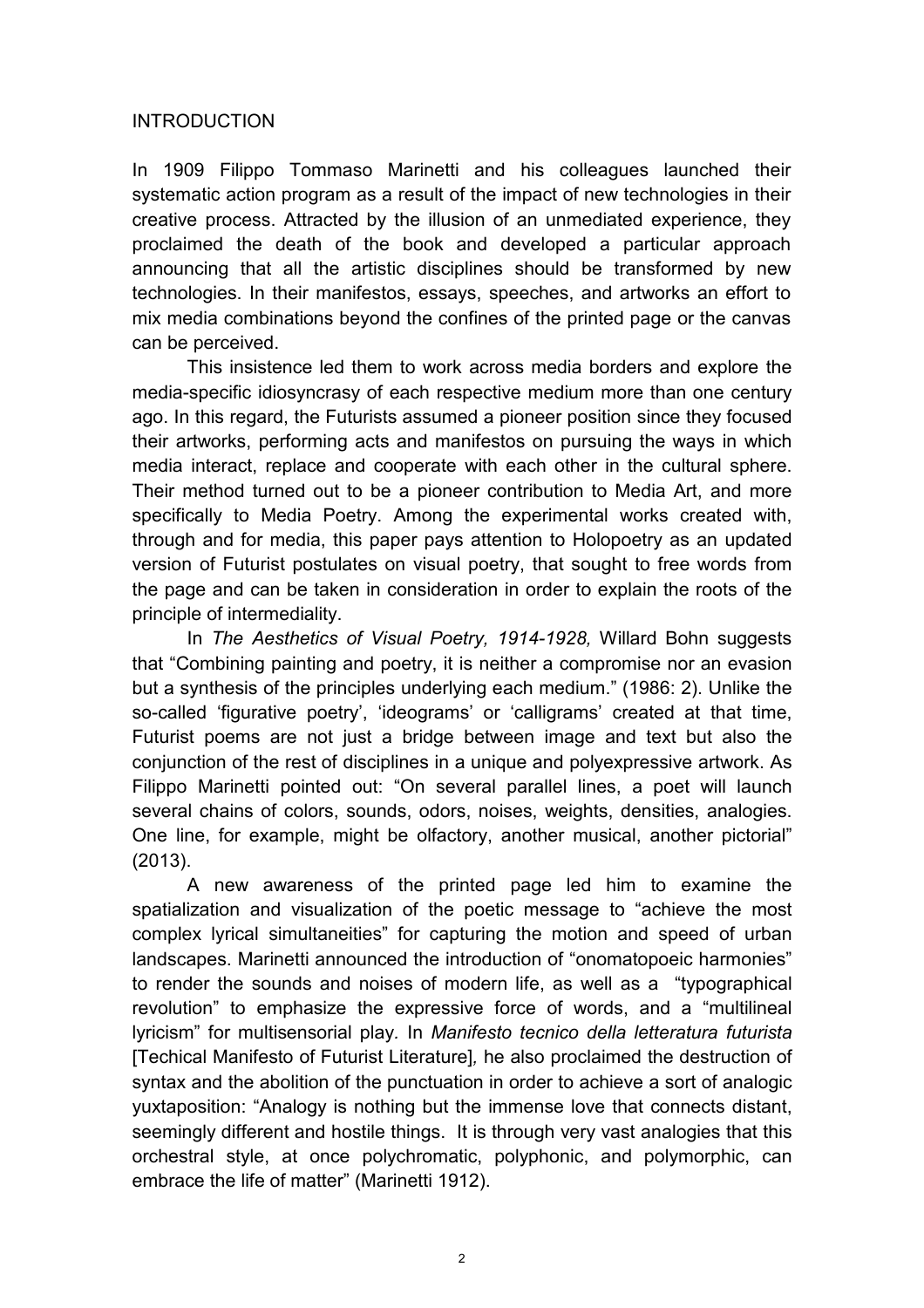In this text, he also mentioned the potentiality of "imagination without strings" and "words in freedom", two concepts that, one year later, he would develop in the manifesto of *Distruzione della sintassi–Immaginazione senza fili– Parole in libertà [*Destruction of Syntax–Wireless Imagination–Words in Freedom]*.* 

The imagination without strings and words-in-freedom will transport us into the essence of matter. With the discovery of new analogies between things remote and apparently contradictory, we shall value them ever more intimately [...] with words-in-freedom we might have: Condensed Metaphors. — Telegraphic images. —Sums of vibrations. —Knots of thought. —Closed or open fans of movement. —Foreshortened analogies. —Color Balances. —The dimensions, weights, sizes, and velocities of sensations. —The plunge of the essential word into the water of sensibility, without the concentric eddies produced by words. —Intuition's moments of repose. —Movements in two, three, four, five different rhythms. —Analytical explanatory telegraph poles that sustain the cable of intuitive strings. (Marinetti 1913).

#### WORDS IN FREEDOM

The revolutionary idea of "words in freedom" was a work in progress open to continuous experimentation. Giovanni Lista summarizes two main aspects: the interaction between codex based on synesthetic and synoptic principles that results in multi-sensory experiments; and the impact of typographic innovation together with the material components of the Futurist poetry, including the format of the page, ink colours, typefaces, texture of the paper, book-binding technique, and so on. (2009: 293).

In fact, the aim of Marinetti, and colleagues such as Ardengo Soffici, Fortunato Depero, Paolo Buzzi, Carlo Carrà and Francesco Cangiullo, was to immerse the observer in the so-called "polyexpressive" experience, an allembracing process that would appeal to all the feelings and senses simultaneously. Hence, this creative procedure required both the fusion of all aesthetic fields and a participative role of viewer, only possible by virtue of an intermedial approach closely related to the cognitive concept of analogy based on an expressive typography. In order to do this, they developed a roadmap for visual poetry in which the icons and the letters of the alphabet became signs and shapes with the ability to express any kind of feelings and emotions, appealing simultaneously to all the senses of readers and viewers. From that moment, the words started to call attention to themselves. They were no longer perceived as transparent signs, but assumed an artistic value as a result of the creative typography.

My revolution is directed against the so-called typographical harmony of the page, which is contrary to the flux and reflux, the leaps and bursts of style that run through the page itself. For that reason we will use, in the very same page, *three or four different colors of ink*, and as many as twenty different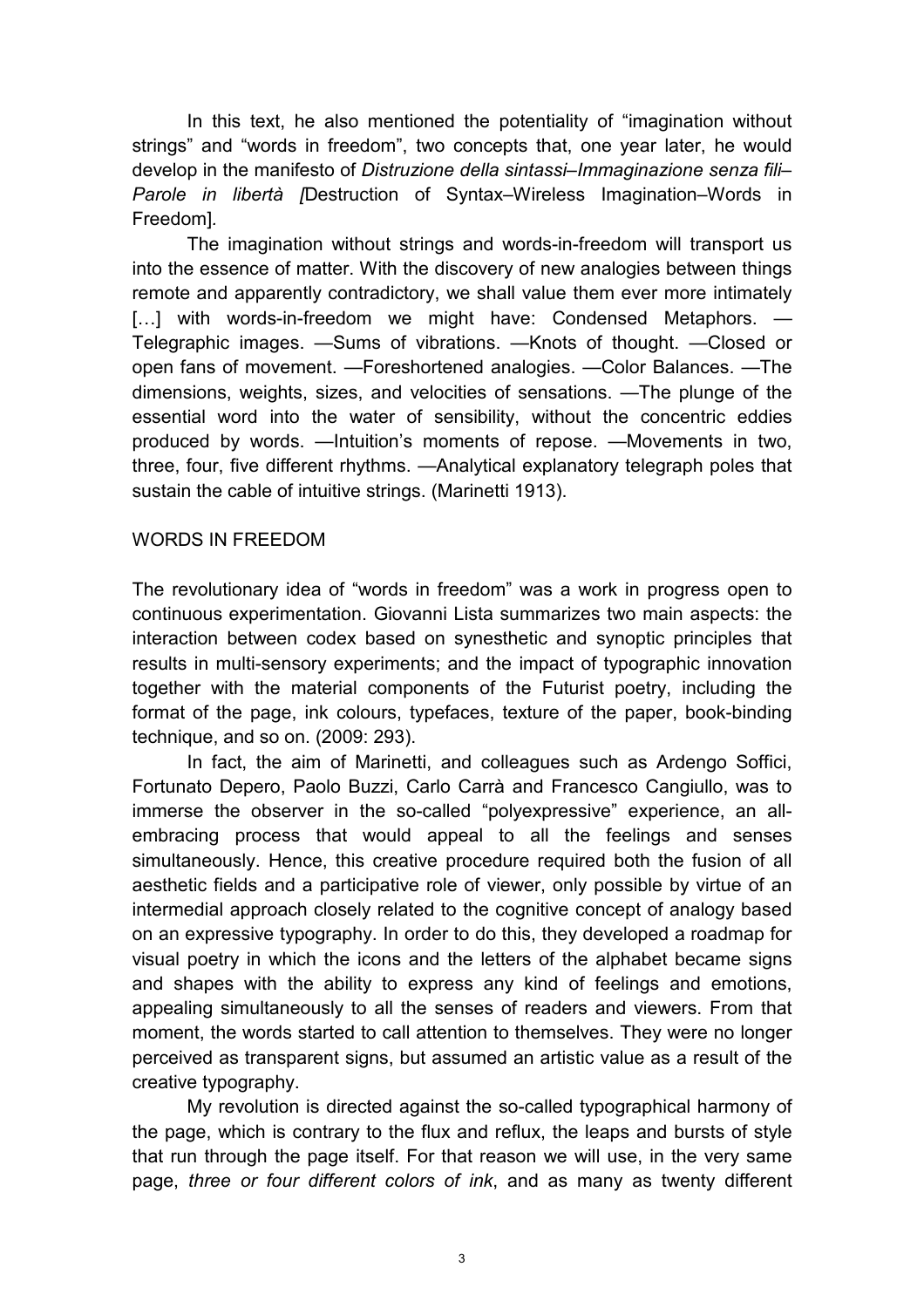typographical fonts if necessary. For example: *italics* for a series of swift or similar sensations, *boldface* for violent onomatopoeias, etc. The typographical revolution and the multicolored variety in the letters will mean that I can double the expressive force of words. […] The typographic revolution that I've proposed will enable me to imprint words (words already free, dynamic, torpedoing forward) every velocity of the stars, clouds, airplanes, trains, waves, explosives, drops of seafoam, molecules, and atoms. (Marinetti 1913).

As these proposals required a remarkable effort by the typesetter because of their revolutionary typographic style. The Futurists did not hesitate to create their own newspapers and magazines as *Lacerba* (1913-1915), *La Balza futurista* (1915) or *L'Italia Futurista* (1916-1918), among others. In these publications, they disseminated their visual analogies, multilinear lyrics and word-paintings, inspired by the success of the pre-Futurist international magazine *Poesia* (1906-1909), founded by Marinetti in Milan. They also launched Edizioni futuriste di *Poesia* and Edizioni di *L'Italia Futurista* where they published their anthologies.

Gabriella Belli affirms that until 1911 Futurist writings looked much more innovative than their painting experiences (2007: 49). As noticed by Lista (2009: 294), the first period of Futurist experimentation in visual poetry was dominated by the principle of *dynamis*, turning visual poems into a multisensorial seismograph of modern rhythm. Together with their polyphonic reflection on urban experience, the physical value of the page progressively started to emerge as a result of the Futurist typographical revolution.

Marinetti tried to synthesize both perspectives in *Zang Tumb Tumb*  (1912-1914), his first book of "words in freedom". He depicted the *hinc et nunc* of a violent battlefield scene using the onomatopoeic recreation of the noises of different types and the incorporation of lyric equations. Syntactic destruction and the presence of an agglomerate of "words in freedom" sourght to affirm the "beauty of the speed" in "multilinear lyricism" so as to achieve "the most complex lyric simultaneities". In *Lo splendore geometrico e meccanico e la sensibilità numerica* [Geometrical and Mechanical Splendor and the Numerical Sensibility], Marinetti explains the idiosyncrasy of his lyric equations:

I create true theorems or lyrical equations, introducing numbers which I've intuitively chosen and placed within the very center of a word; with a certain quantity of  $+ - \times +$ , I can give the thicknesses, the mass, the volumes of things which words otherwise have to express. The arrangement  $+ - + - + + \times$ , for example, serves to render the changes and accelerations in speed of an automobile. The arrangement  $+ + + + +$  serves to render the clustering of equal sensations. (E.g.: *fecal odor of dysentery + the honeyed stench of plague sweats + smell of ammonia*, and so on in *"Train Full of Sick Soldiers"* in my *Zang tumb tumb*) (Marinetti 1914).

In 1916, Edizioni futuriste di *Poesia* published Francesco Cangiullo's *Piedigrotta: parole in libertà* [Piedigrotta: Words in Freedom], a masterpiece of visual poetry in which he described the celebration of a Napolitan festival.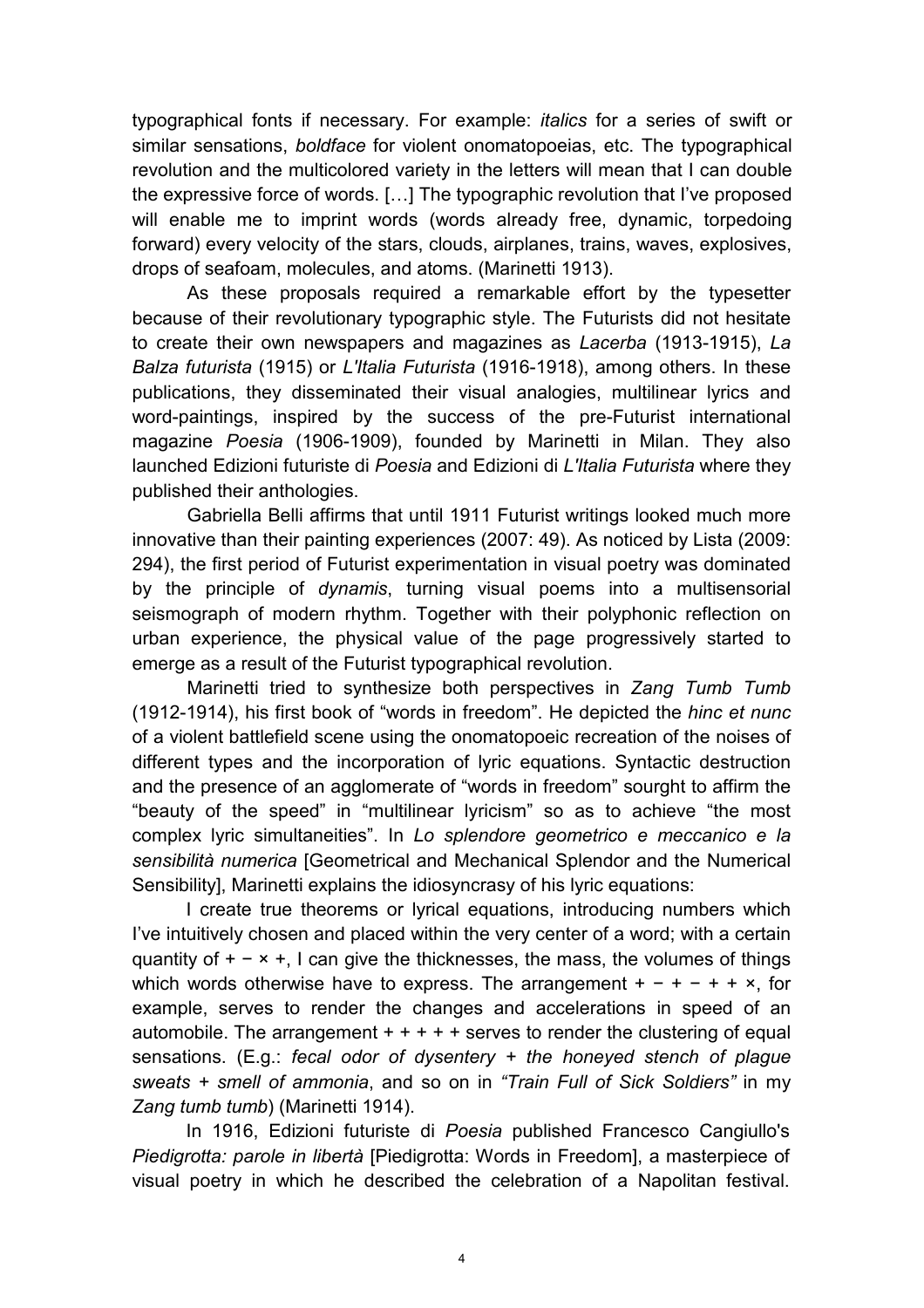Three years later he presented the first Futurist book-object: *Caffèconcerto. Alfabeto a sorpresa* [Café-Chantant. Unexpected Alphabet] in which he represented a spectacle of varietés. In 1923 with *Poesia pentagrammata*  [Poetry on the Staff], Cangiullo explored the relations between figurative poems and music.

Some of the most interesting projects of visual poetry are Paolo Buzzi's *Conflagrazione* (1914-1918) [Conflagration], an experimental handwritten diary, and Marinetti's anthology *Paroliberi futuristi* [Futurist Free-wordists], which was announced in 1915 in the flier *Parole, consonanti, vocali, numeri in libertà* [Words, Consonants, Vowels, Numbers in Freedom] but it was never published. In 1932 the founder of Futurism finally published *Parole in libertà futuriste tattili, termiche, olfattive* [Futurist Words in Freedom, Tactile, Thermal, Olfactory] an essential reference work for the European avant-garde, the highest expression of multisensorial research in Futurist poetry. The book was printed in metal sheet to render the mechanical aesthetics and to realize Marinetti's old dream of creating a book made of nickel. It also implemented the main postulates of *Il Tattilismo* (1921) [The Tactilism], a Futurist manifesto on sensory stimulation and one of the earliest forms of interactive art.

It is worth emphasising the contribution of the free-wordist Ardengo Soffici who became the theorist of "imagination without strings" and his "synoptic tables". Meanwhile, Fortunato Depero paid attention to the potentiality of abstract verbalization and, as a result of his interdisciplinary research, he created a new conceptual language called "onomalingua" [onomalanguage], based on onomatopoeic sonority to communicate feelings instead of concepts. His most famous book, *Depero Futurista* (1927) [Depero Futurist], also known as "libro imbullonato" [bolted book], anticipated the mechanical book. In *Numero Unico Futurista Campari* (1931) [The Unique Futurist Issue Campari], included in *Liriche Radiofoniche* (1934) [Radio Lyrics], and later in *Fortunato Depero nella vita e nelle opere* (1940) [Fortunato Depero, his Life and Works], Depero gradually turned to the graphical and linguistic experimentation characteristic of his unfinished volume *New York. Film Vissuto* [New York. A Lived Film].

Another distinctive Futurist contribution to the cultural renewal of the early  $20<sup>th</sup>$  century is the influence of collage paintings and film editing processes in visual poems and word-paintings (see Fernández Castrillo 2013)*.*  These poems are based in "the spatiotemporal" perception of a unitary dimension instead of as the presence of an absence *(*Bonito Oliva 2007: 18). This process of radical transformation forced the Futurists to conduct a fresh reevaluation of their artistic practices. They intended to show their specific idiosyncrasy in order to create mixed media artworks. An unclassifiable example of "acceleration of life" is Gino Severini's *Danza serpentina* (1914) [Serpentine Dance] published in *Lacerba* or Giacomo Balla's *Manifesto per la mostra alla Galleria Angelelli in Roma* (1915) [Manifesto for the Exhibition at the Galleria Angelelli in Rome].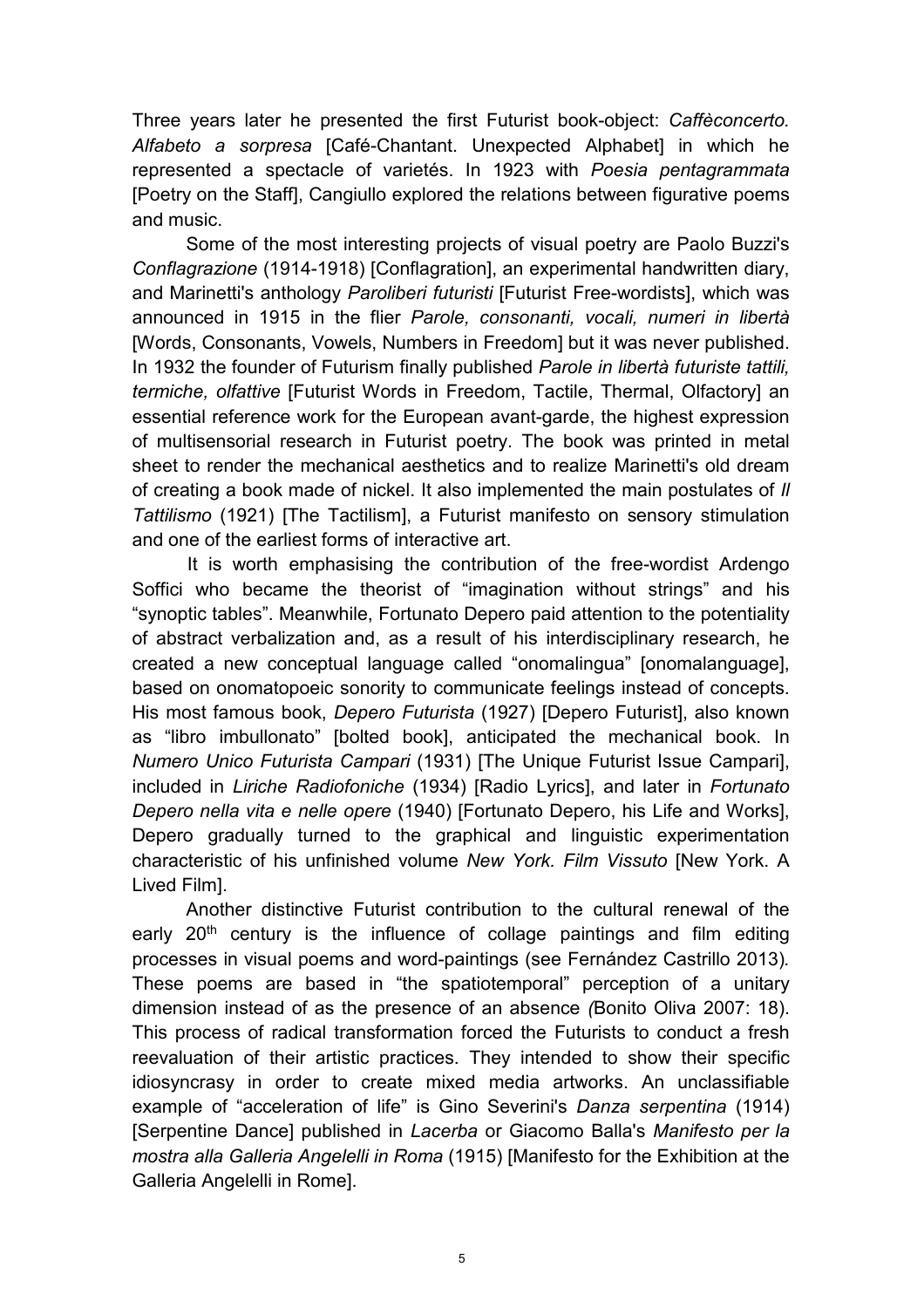These practices can be related to current efforts from Comparative Media Studies to define the impact of new technologies on the creation, dissemination, and reception of knowledge through theories on intermediality in the digital age. Werner Wolf supports that, in a narrow sense, the term "intermediality" refers to the participation of more than one medium, or sensory channel, in a given work, whereas, in a broad sense, it is the media equivalent of intertextuality and it covers any kind of relation between different media (1999: 35-36).

The audience's attitude toward the printed page played an important role in Futurist visual poetry, anticipating the characteristic involvement in contemporary practices and the emancipation of the user in the digital age. Jean-Pierre Goldenstein points out that one of visual poetry's major functions is to force the reader to investigate an infinite number of paths, preventing him from deciphering a preexisting sense (1986: 160). Willard Bohn studies in depth the reader's role in visual poetry: "[…] the poem cannot be reduced to a single meaning, since each reader brings something different to the text […] In carrying out the procedures connected with consistency building, readers are continually forced to modify their interpretations […] The average reader doesn't have a chance of reproducing the author's thought patterns and associations." (2001: 30).

The critic Friedrick W. Block (2007) claims that, in media poetry, movement transforms into animation and interaction becomes participation. He ennumerates the specific criteria to distinguish such poetry from other textstbased creative expressions: 1) the mechanical, algorithmic generation of texts (supporting or complete), 2) electronic linkage (in the computer, on Intranet or Internet) of fragments and files of the same or also different media types, derived from this the 3) multi- or non-linearity of both text structure and individual reading matter and if required 4) multimediality and animation of texts in the broadest sense 5) interactivity as a 'dialog' between machine (hard and software) and user as a (dependent on the programming) reversible or irreversible intervention into the display or data base text, as a telematic communication between different protagonists on the computer network; derived from this 6) the shift or even de-differentiation of traditional action roles such as author, reader, editor (2007: 231).

Contemporarycommunicative environments redefine poetry through the use of the software in order to enhance experimental user generated contents that combine hypermedia and interactive texts with social networks, for instance, or use mobile phone apps, immersive installations, and neurocommunication systems. Due to their immaterial condition, media poems can be downloaded, navigated or reconfigured by users. Eduardo Kac explains that these processes take "[...] language beyond the confines of the printed page and explores a new syntax made of linear and non-linear animation, hyperlinks, interactivity, real-time text generation, spatio-temporal discontinuities, self-similarity, synthetic spaces, immateriality, diagrammatic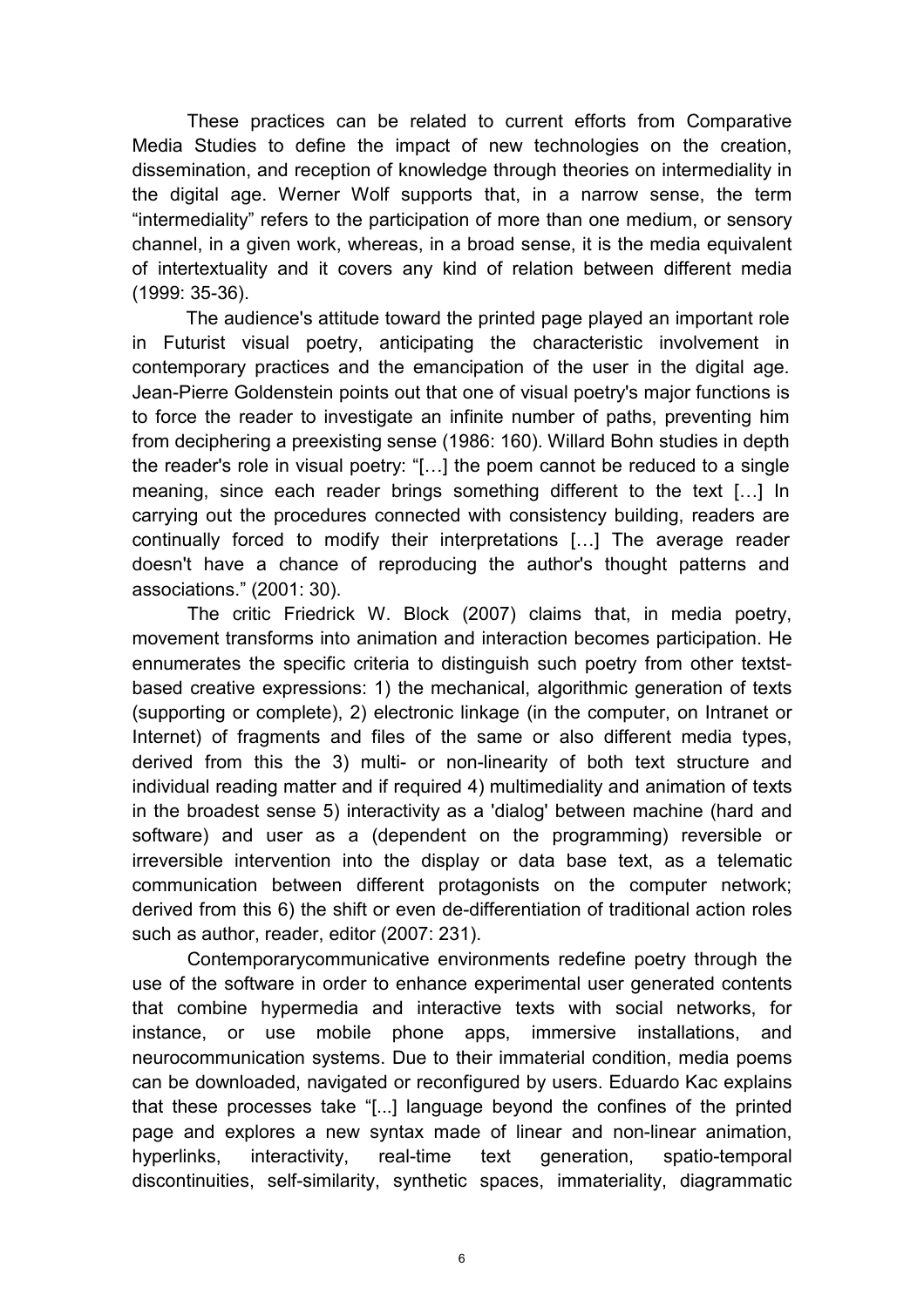relations, visual tempo, multiple simultaneities, and many other innovative procedures." (2007: 10).

In terms of Lars Elleström: "[…] printed poetry is essentially spatial. Very rarely, virtual space is perceived as a result of illusive depth in the twodimensional visual appearance of the poem, whereas virtual space in the sense of illusionary worlds is often created." (2010: 23). Similarly, Adalaide Morris states that media poems do not have a fixed configuration and seem to bend the founding constraints of the lyric and the narrative. In this regard, the immaterial nature of current poetic practices constitutes a revitalization of Futurist principles (2006: 7). Media and technology are the instrument for the "imagination without strings". As in the case of hypertext, "the digital word is virtual, not physical" and "the resulting textuality is virtual, fluid, adaptable, open" (Landow 1996: 216-218). Alan Golding also associates the electronic text with "instability", "variability", "fluctuation", "change", and defines it as "fluid signs" and "signifiers in motion" (2006: 250).

Futurist strategies developed in visual poetry, as the "multilineal lyricism" or "words in freedom", become embedded in the commands and interfaces of computer software as Marie-Laure Ryan sustains: "The digital revolution of the last decade has let words on the loose, not just by liberating their semantic potential, as most avant-garde movements of the past hundred years have done, but in a physical, quite literal sense as well." (1999: 1). Lori Emerson defines these creative processes as performatic events "complete with their own set of viewer/viewed relation" (2002-3: 91). Katalin Sándor adds that: "the artistic practices of visual print poetry, of pattern poems, calligrams, concrete poetry, lettrism, and colleagues have come to function as a continually recycled 'resource' for digital poetry." (2012: 147).

As Marinetti intended, the extension of the idea of language to nonlinguistic elements provides an effective illusion of the simultaneity of experience (Dickey 1994: 144) to produce an immersive and multisensorial creation. Inspired by the new possibilities for visual poetry, in 1983 Kac and Fernando Catta-Preta created the holopoem *Holo/Olho* (1983) [Holo/Eye] with the aim of "freeing words from the page" to enable "different levels of readerly interaction and participation" (46). The multifaceted artist explored the potential benefits of using holography to create simulations of three-dimensional text objects, taking the word into a new dimension. In this case, the image of the words HOLO and OLHO is activated by light reflection. Therefore, the verbal material assumes an intangible nature defined by photons. He explains that: "[...] I was not interested in creating physical, three-dimensional object-poems, since this sculptural approach also belonged to the tradition of visual poetry [...] I wanted to develop an immaterial poetry for the information age; that is, poetry native to the new cultural environment of digital global networks, with its dynamic data flux and distributed communication systems. (2007: 45).

In Holopoetry the possibility of using dimensional typography within real space brings the opportunity to establish an ephemeral perceptual environment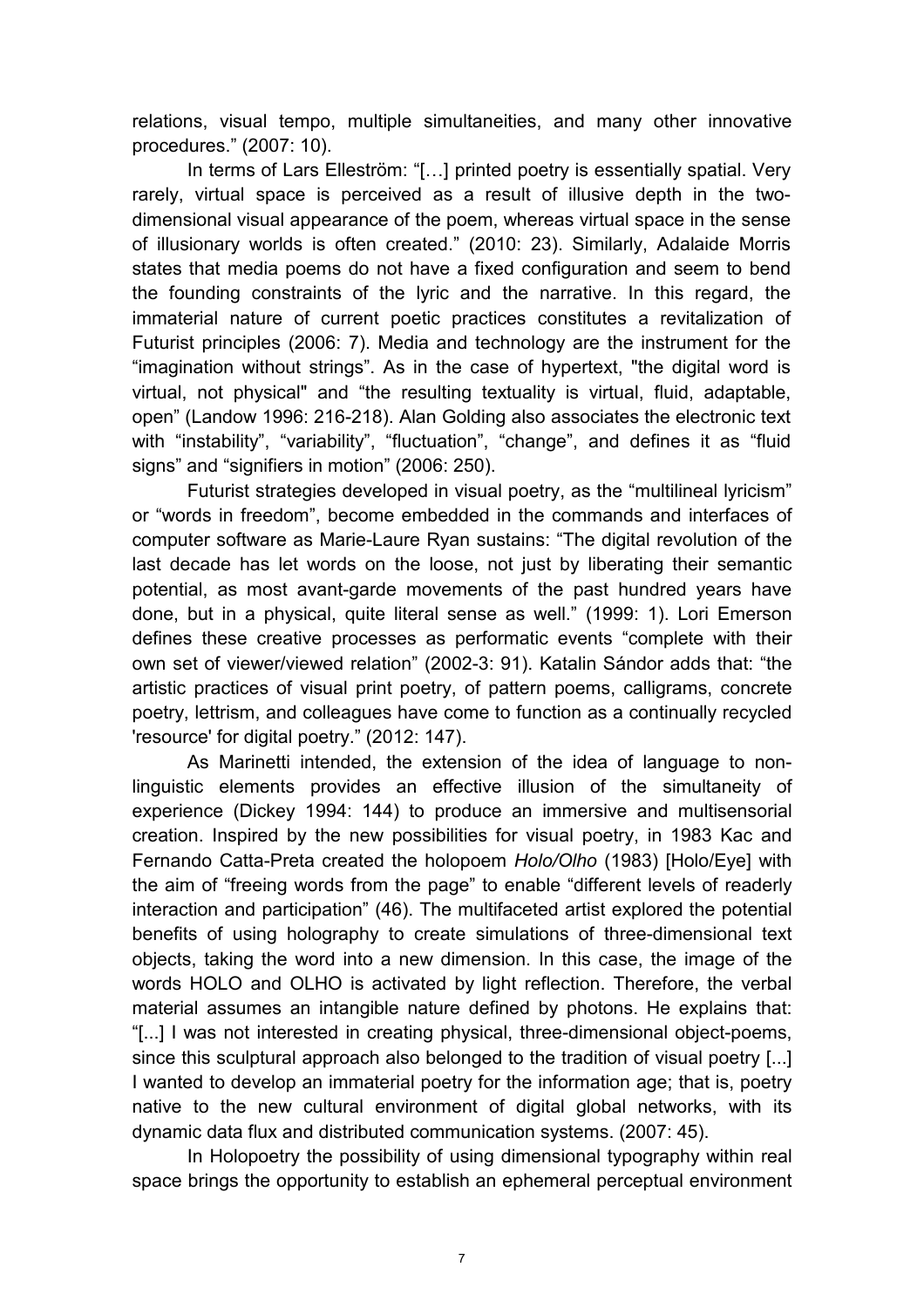where the final result depends on readers's behaviour and their observational position.

Through multiple viewing zones holopoetry promotes new relationships between the appearance-disappearance of signifiers, which constitutes the experience of reading a holographic text and our perception of the organizing factors of the text. In this sense, visual perception of parametric behaviour of the verbal elements heightens awareness of meanings. As readers move they continually shift the focus or center or organizing principle of their experience by looking through dispersed viewing zones. The text they experience stands against the fixity of print and for the branching of holographic space […] ("Holopoetry" 132).

Holopoems are interactive because texts change depending on the movement of viewers, as it occurs for instance in the fractal holopoem *Quando?* (1987-1988) [When?]. This 360° hologram can be read from any angle and, depending on the perspective, the text could lose its meaning and the floating words are transformed into abstract forms. By this contribution, Kac achieves the Futurist desire to create an immersive and participative experience based on the principle of simultaneity and dynamism. He argues that no text can be fully controlled by its author and that the reading process is an interplay dependent on reader's behaviour:

I try to create texts which can only signify upon the active perceptual and cognitive engagement on the part of the reader or viewer. This ultimately means that each reader "writes" his or her own texts as he or she looks at the piece. My holopoems don't rest quietly on the surface. When the viewer starts to look for words and their links, the texts will transform themselves, move in threedimensional space, change in color and meaning, coalesce and disappear. This viewer-activated choreography is as much a part of the signifying process as the transforming verbal and visual elements themselves. (1995: 56).

Among the large amount of interplays between text and space conducted by Kac, *Omen* (1989-1990) is one of the most interesting holopoems based on the parallax effect. In this case, he creates a smokefilled space in which the word "eyes" appears and disappears, suggesting a myriad of readings. This example underlines the immaterial and fluid essence of holopoetry.

# **CONCLUSIONS**

This paper has provided a link between Futurist first experimentations and Eduardo Kac's interdisciplinary projects which inaugurate a technology-based hybrid poetic language. After experiences with holopoems, Kac expanded his experimental field to navigable hyperpoems. However, holopoetry constitutes his most original contribution as the sustitution of traditional printed page and the possibility to bring a text into virtual existence are crucial objectives in contemporary media poetry. VR applications and real-time user generated content platforms allow new ways of manipulation, navigation and interaction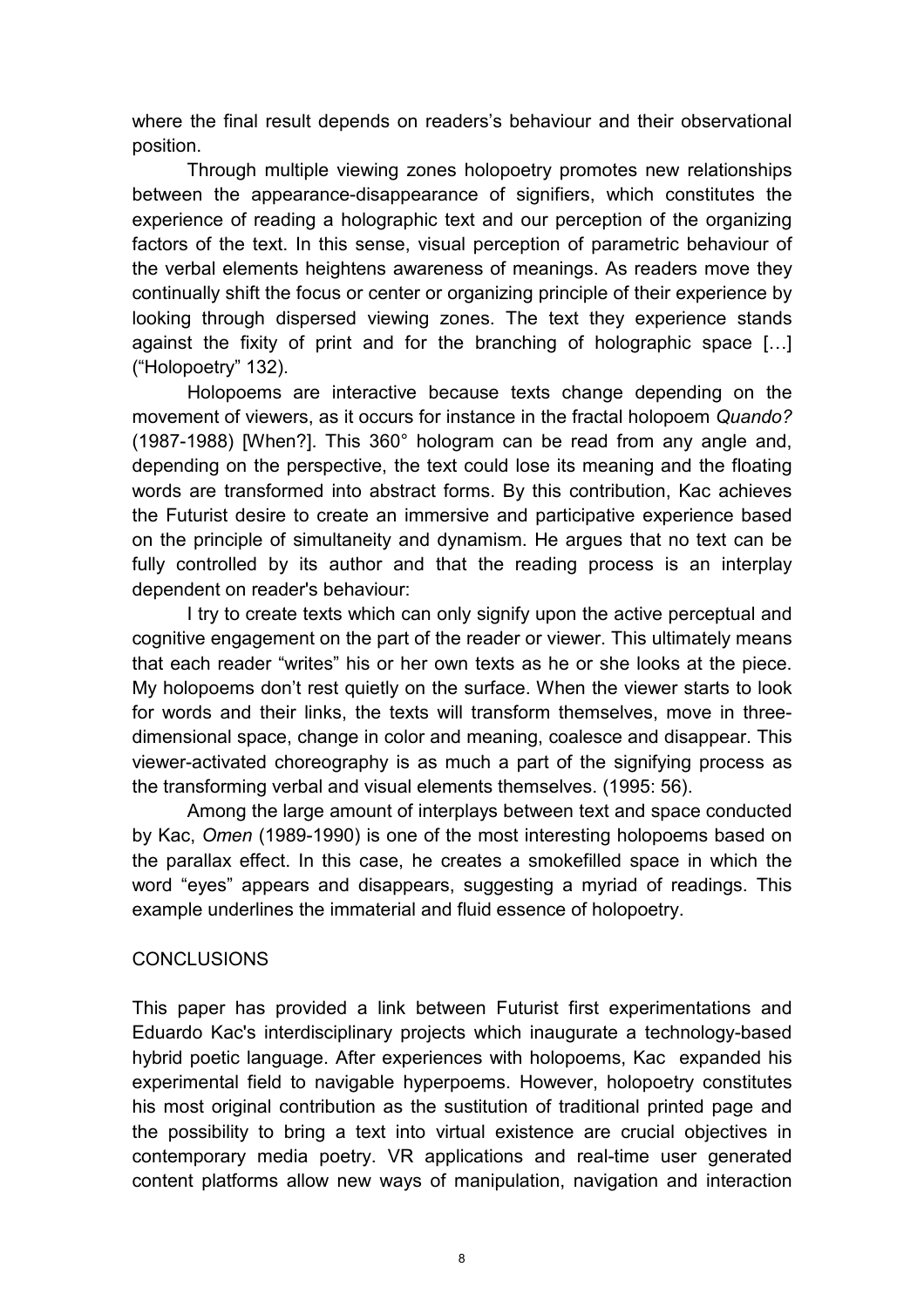with on-line visual poems. But there is also an increasing number of performative projects focused on the important role of the word that allow fully immersive experiences in a real physical space.

With the advent of digital technology, the construction of signifying networks of "words in freedom" remains in the artistic and scholarly spotlight, as it occurs with work by cyberpoets such as Loss Pequeño Glazier or Richard Kostelanetz, forerunners of media poetry like Aaron Marcus; and digital artists such as Jeffrey Shaw or Peter Weibel, among others.

The new poetry contributes to establish innovative interrelationship strategies between authors, audiences and the artwork. The search for "lyric simultaneities" through digital visualization techniques delivers interesting intermedial practices, established on similar inspiring principles early 20<sup>th</sup> century avant-garde creations. Contemporary interactive cyberspaces and immersive virtual techniques constitute a framework for the consolidation of an intercreative participatory culture.

### **Note**

English translations of Futurist manifests are based on Rainey, Lawrence, Christine Poggy, and Laura Wittman, eds. *Futurist Manifesto's. Futurism: an anthology*. New Haven: Yale University Press, 2009.

# References

- Belli, Gabriella. "La scrittura futurista e l'uso del manifesto". *La parola nell'arte: ricerche d'avanguardia nel '900: dal futurismo a oggi attraverso le collezioni del Mart*. Gabriella Belli, ed. Milan: Skira, 2007. 45-49.
- Block, Friedrich, W. "Digital Poetics or on the Evolution of Experimental Media Poetry". *Media poetry: an international anthology*. Eduardo Kac, ed. Bristol and Chicago: Intellect, 2007. 229-243.
- Bohn, Willard. *Modern Visual Poetry*. Newark: University of Delaware Press; London: Associated University Presses, 2001.
- Bohn, Willard. *The Aesthetics of Visual Poetry, 1914-1928*. Cambridge: Cambridge University Press, 1986.
- Bonito Oliva, Achille. "La parola totale". *La parola nell'arte: ricerche d'avanguardia nel '900: dal futurismo a oggi attraverso le collezioni del Mart*. Gabriella Belli, ed. Milan: Skira, 2007. 17-19.
- Dickey, William. "Poem Descending a Staircase: Hypertext and the Simultaneity of Experience". *Hypermedia and Literary Studies*. Paul Delany and George P. Landow, eds. Cambridge: MIT Press. 1994, 143-152.
- Elleström, Lars. "The Modalities of Media: A Model for Understanding Intermedial Relations". *Media Borders, Multimodality and Intermediality.* Lars Elleström, ed. Houndmills: Palgrave Macmillan, 2010. 11-48.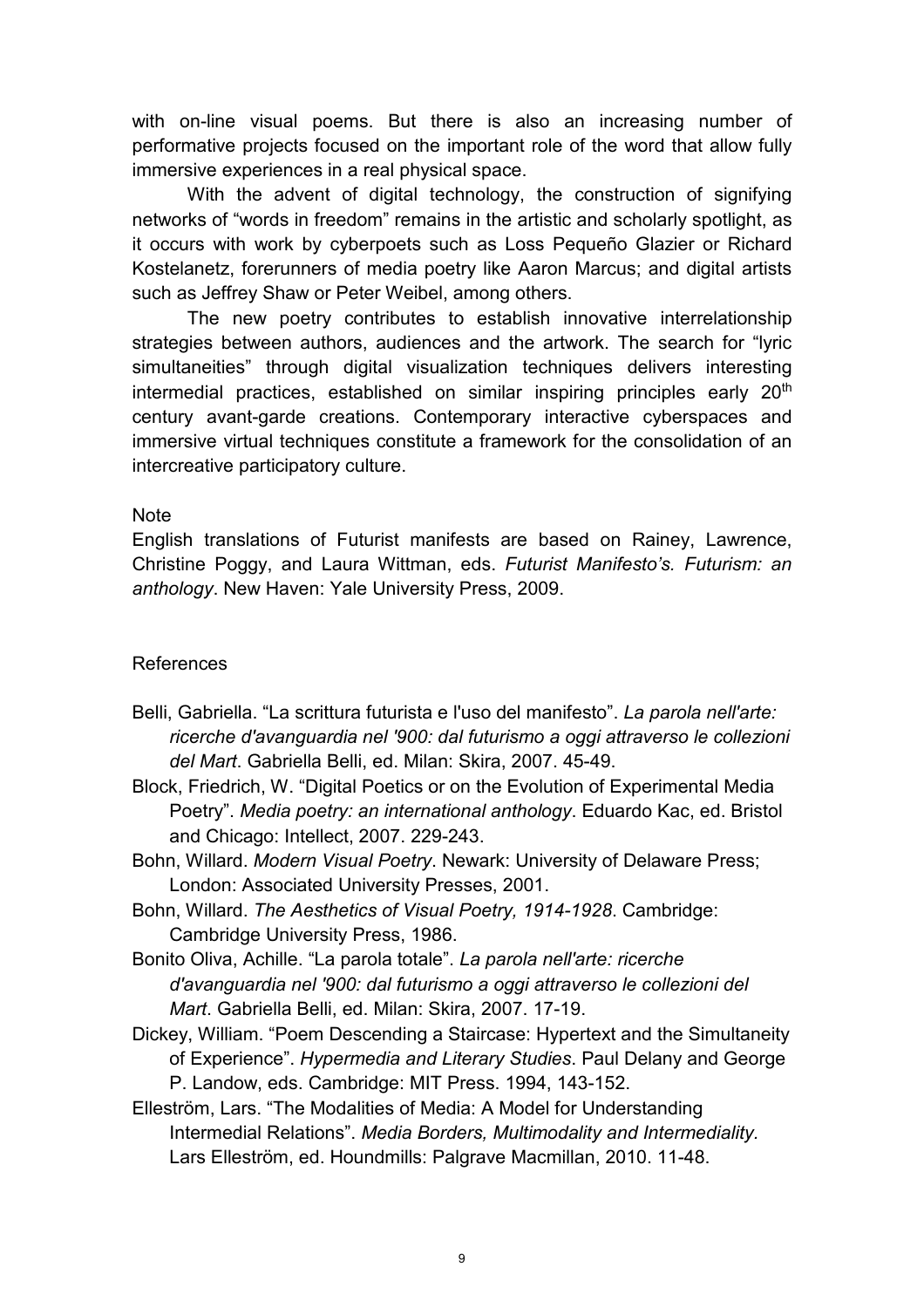- Emerson, Lori. "Digital Poetry as Reflexive Embodiment". *Cybertext Yearbook (2002-2003)*. Markku Eskelinen, Raine Koskimaa, Loss Pequeño Glazier, and John Cayley, eds. Publisher: JK, 2003. 88-106.
- Fernández Castrillo, C. (2013): "Rethinking Interdisciplinarity: Futurist Cinema as Metamedium". *Back to the Futurists. The Avant-Garde and its Legacy*. Elza Adamowicz, and Simona Storchi eds. Manchester and New York: Manchester University Press. 272-283.
- Goldenstein, Jean-Pierre. "La Lecture and défi: remarques sur quelques aspects de l'Esprit nouveau en poésie." *En hommage à Michel Décaudin*. Pierre Brunel, Jean Burgos, Claude Debon, and Louis Forestier, eds. Paris: Minard, 1986. 157-164.
- Golding, Alan. "Language Writing, Digital Poetics, and Transitional Materialities". *New media poetics: contexts, technotexts, and theories*. Adalaide Morris and Thomas Swiss, eds. Cambridge, Mass.: MIT Press, 2006. 249-282.
- Kac, Eduardo. "From Ascii to Cyberspace: A Trajectory in Digital Poetry". *Media poetry: an international anthology*. Eduardo Kac, ed. Bristol and Chicago: Intellect, 2007. 46-65.
- Kac, Eduardo. "Holopoetry". *Media poetry: an international anthology*. Eduardo Kac, ed. Bristol and Chicago: Intellect, 2007. 129-156.
- Kac, Eduardo. "Holopoetry, Hypertext, Hyperpoetry". *Holopoetry. Essays, manifestoes, critical and theoretical writings*. Eduardo Kac, ed. Lexington: New Media Editions, 1995. 54-66.
- Kac, Eduardo, ed. *Media poetry: an international anthology*. Bristol and Chicago: Intellect, 2007.
- Landow, George P. "Twenty Minutes into the Future, or How Are We Moving Beyond the Book?". *The Future of the Book*. Geoffrey Nunberg, ed. Berkeley: University of California Press, 1996. 209–237.
- Lista, Giovanni. "Dal paroliberismo al libro-oggetto". *Futurismo 1909-2009: Velocità + Arte + Azione*. Giovanni Lista, and Ada Masoero, eds. Milan: Skira, 2009. 293-317.
- Marinetti, Filippo Tommaso. "Distruzione della sintassi–Immaginazione senza fili–Parole in libertà". *Lacerba*, I, n. 12, 15 June and n. 22, 15 November, 1913.
- Marinetti, Filippo Tommaso. "Lo splendore geometrico e meccanico e la sensibilitá numerica". *Lacerba*, n. 6, 15 March 1914.
- Marinetti, Filippo Tommaso. "Manifesto tecnico della letteratura futurista". *I poeti futuristi*. Milan: Edizioni futuriste di Poesia, 1912.
- Morris, Adalaide. "New media poetics: As We May Think How To Write". *New media poetics: contexts, technotexts, and theories*. Adalaide Morris and Thomas Swiss, eds. Cambridge, Mass.: MIT Press, 2006. 1-46.
- Ryan, Marie-Laure. *Cyberspace Textuality: Computer Technology and Literary Theory*. Bloomington and Indianapolis: Indiana University Press, 1999.